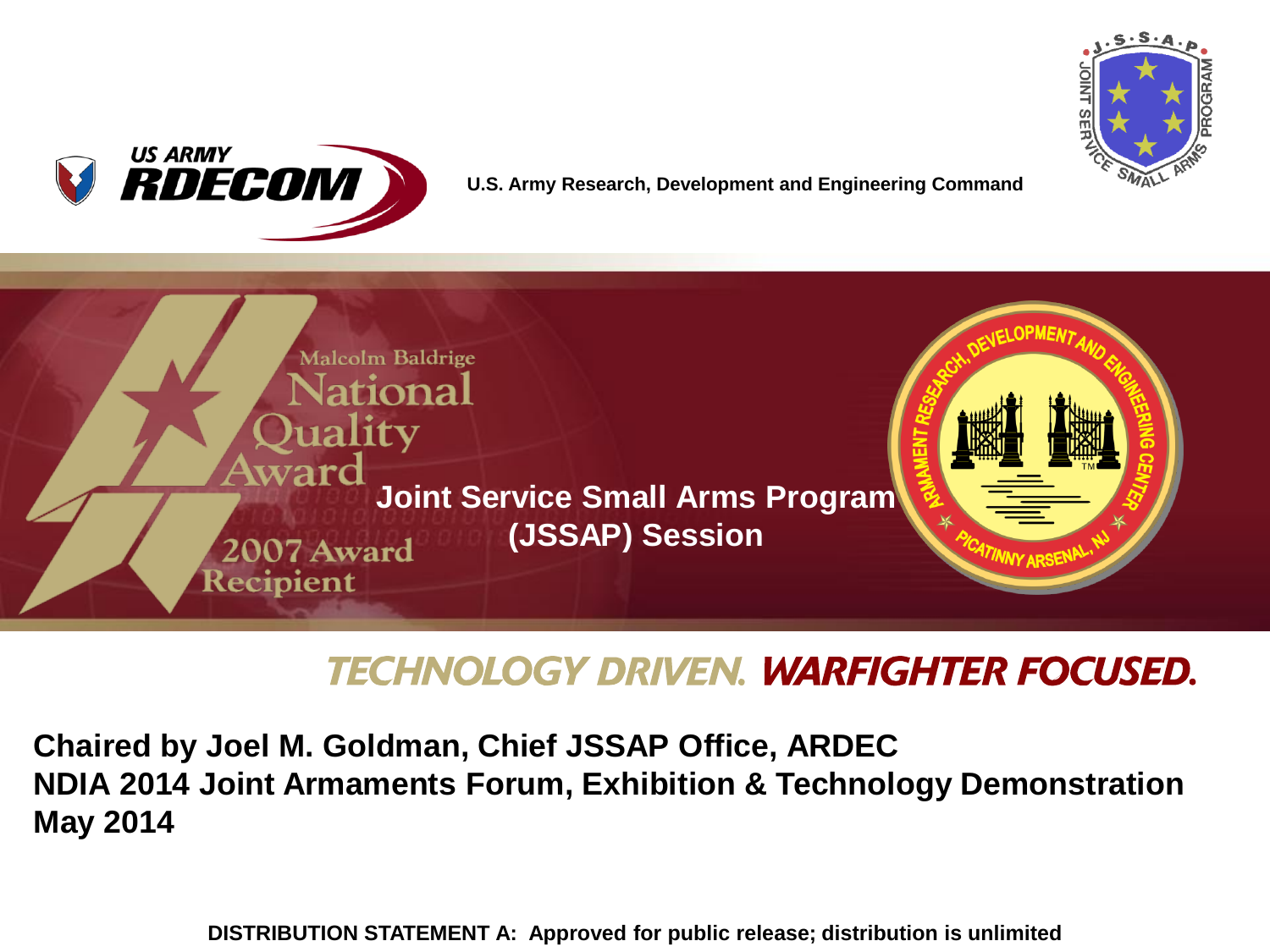



- **Joint Service Small Arms Synchronization Team Activities**
- **Joint Service Small Arms Requirements Integration WG**
- **JSSAP Tech Base Update**
- **NATO Weapons and Sensors Working Group**
- **NATO Non-Lethal Capabilities Sub Group**



OLOGY DRIVEN. WARFIGHTER FOCUSED. **DISTRIBUTION STATEMENT A: Approved for public release; distribution is unlimited**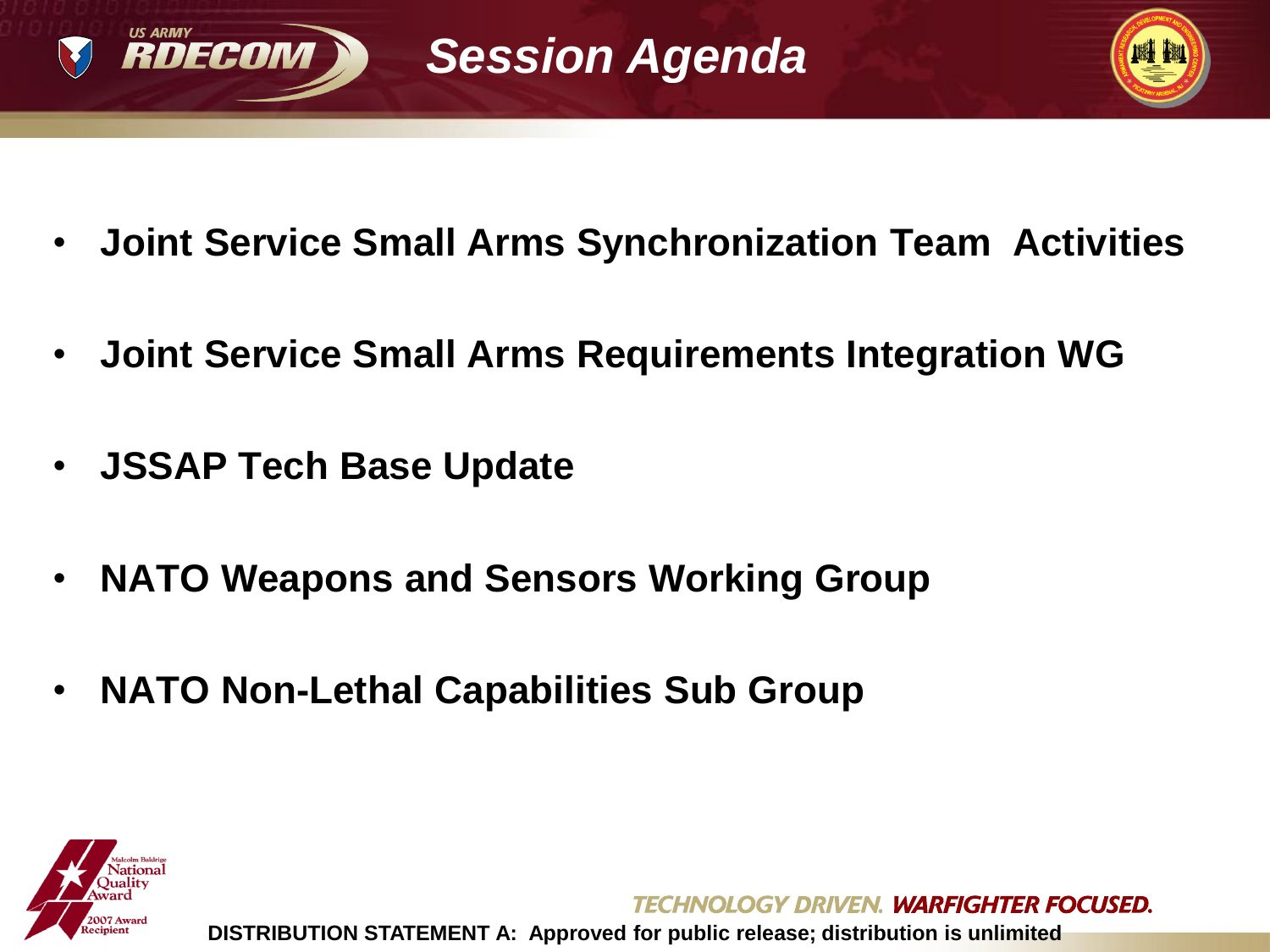



"… Chartered to coordinate and harmonize new Service materiel requirements with potential Joint applications and to maintain an awareness of the Services' efforts to improve Small Arms capabilities in order to reduce duplication of on-going and planned technology, acquisition and sustainment activities."

> Signed by Claude M. Bolton Assistant Secretary of the Army



OLOGY DRIVEN. WARFIGHTER FOCUSED.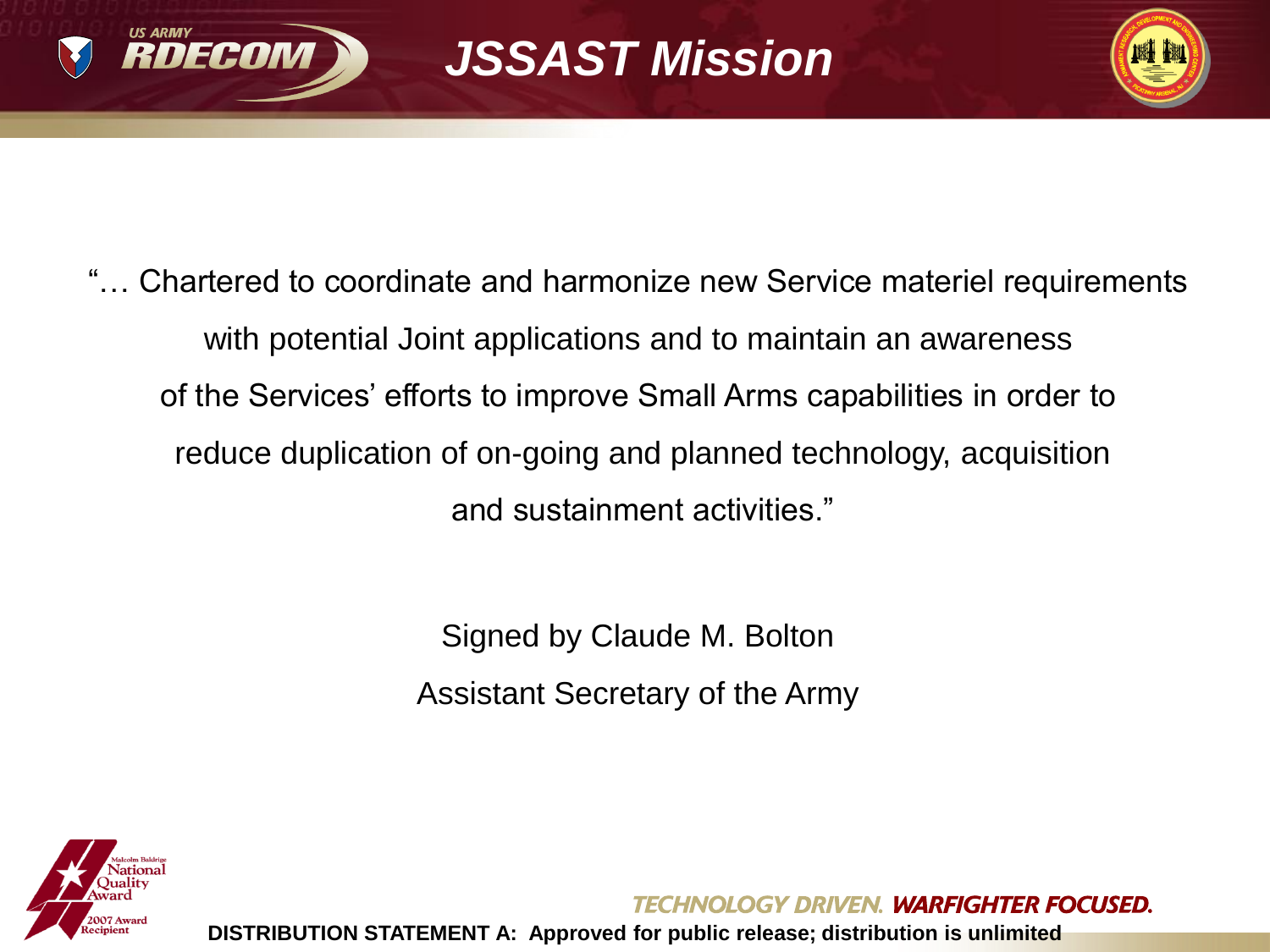





- •**Intensive Management of the DoD Small Arms Tech Base**
- **Harmonization of Requirements and Testing**
- **Transition to Program Manager's for Engineering and Manufacturing Development**
- **Long Range Plans and Strategies**
- •**Influence of International Small Arms Activities**



**TECHNOLOGY DRIVEN, WARFIGHTER FOCUSED.**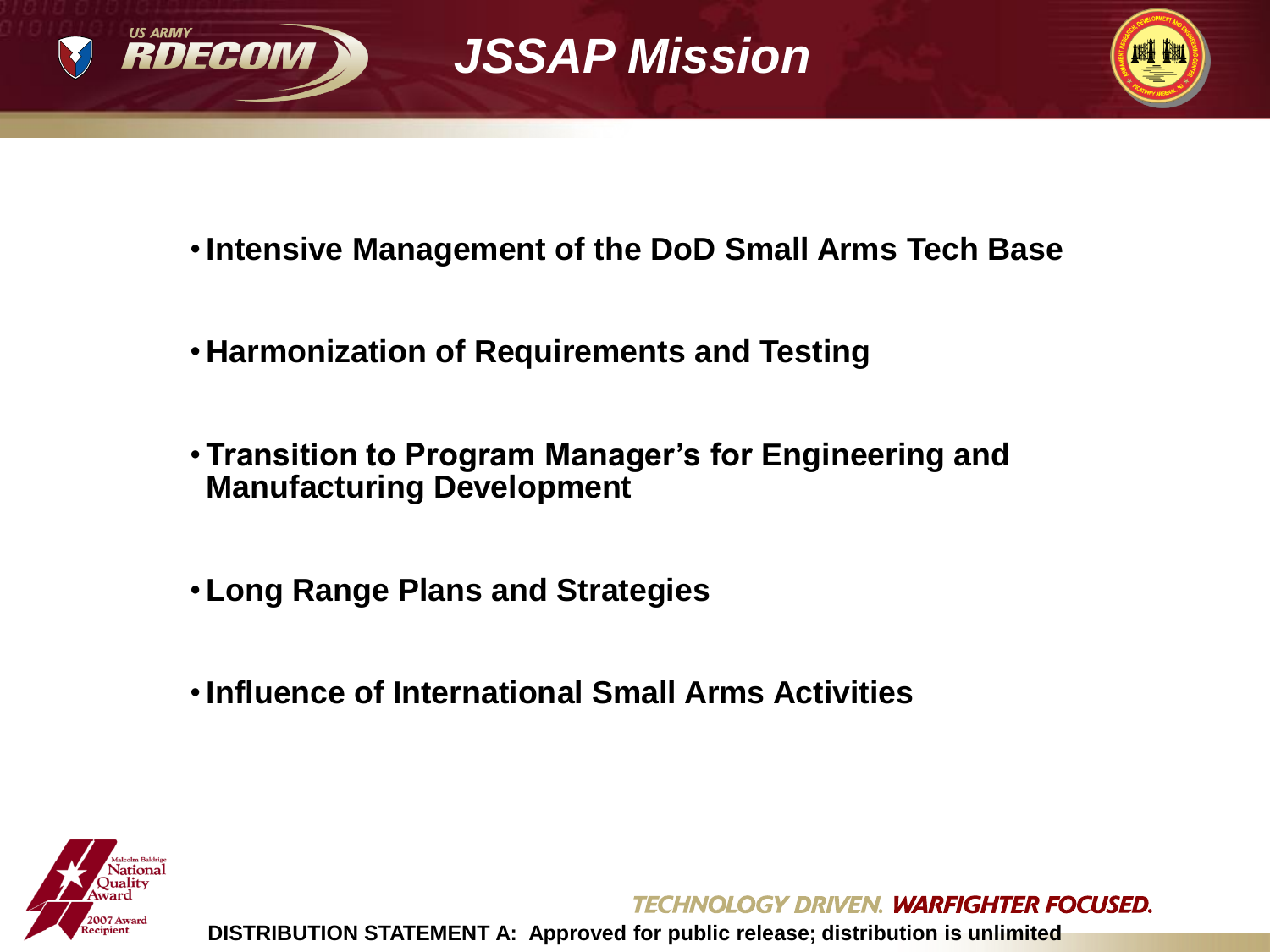*JSSAST Principals*



|                      |                                                       | Primary           | <b>Manager</b>    | <b>Roles</b>   |
|----------------------|-------------------------------------------------------|-------------------|-------------------|----------------|
|                      |                                                       | <b>Capability</b> | <b>Program</b>    | <u>S&amp;T</u> |
| •Chairman:           | <b>COL Scott Turner</b>                               |                   |                   | <b>S&amp;T</b> |
|                      | Military Deputy, ARDEC, Picatinny Arsenal, NJ         |                   |                   |                |
| · <b>Principals:</b> |                                                       |                   |                   |                |
| •Army:               | <b>COL D. Goldthorpe (USA MCOE)</b>                   | <b>Capability</b> |                   |                |
| $\bullet$            | Maneuver Center of Excellence, Ft. Benning, GA        |                   |                   |                |
| ·Marines:            | Mr. James Buckley (MCCDC)                             |                   | <b>Capability</b> |                |
| $\bullet$            | Marine Corps Combat Development Command, Quantico, VA |                   |                   |                |
| <b>.Air Force:</b>   | Col P. Scholl (HQ AFSFC)                              | <b>Capability</b> | <b>Program</b>    |                |
| ٠                    | Security Forces Center, Lackland AFB, TX              |                   |                   |                |
| ·Navy:               | <b>CDR M. Weeldreyer (OPNAV)</b>                      | <b>Capability</b> |                   |                |
| ٠                    | Chief, Naval Operations, Strategy, Arlington, VA      |                   |                   |                |
| <b>Coast Guard:</b>  | CAPT E. Giese (HQ USCG)                               | <b>Capability</b> | <b>Program</b>    |                |
| $\bullet$            | Office of Specialized Capabilities, Washington, DC    |                   |                   |                |
| ·SOCOM:              | <b>COL J. Capobianco (PEO SOF Warrior)</b>            |                   | <b>Program</b>    |                |
| $\bullet$            | HQ, SOCOM MacDill AFB, FI                             |                   |                   |                |



**US ARMY** 

V

**RDECOM** 

**TECHNOLOGY DRIVEN. WARFIGHTER FOCUSED.**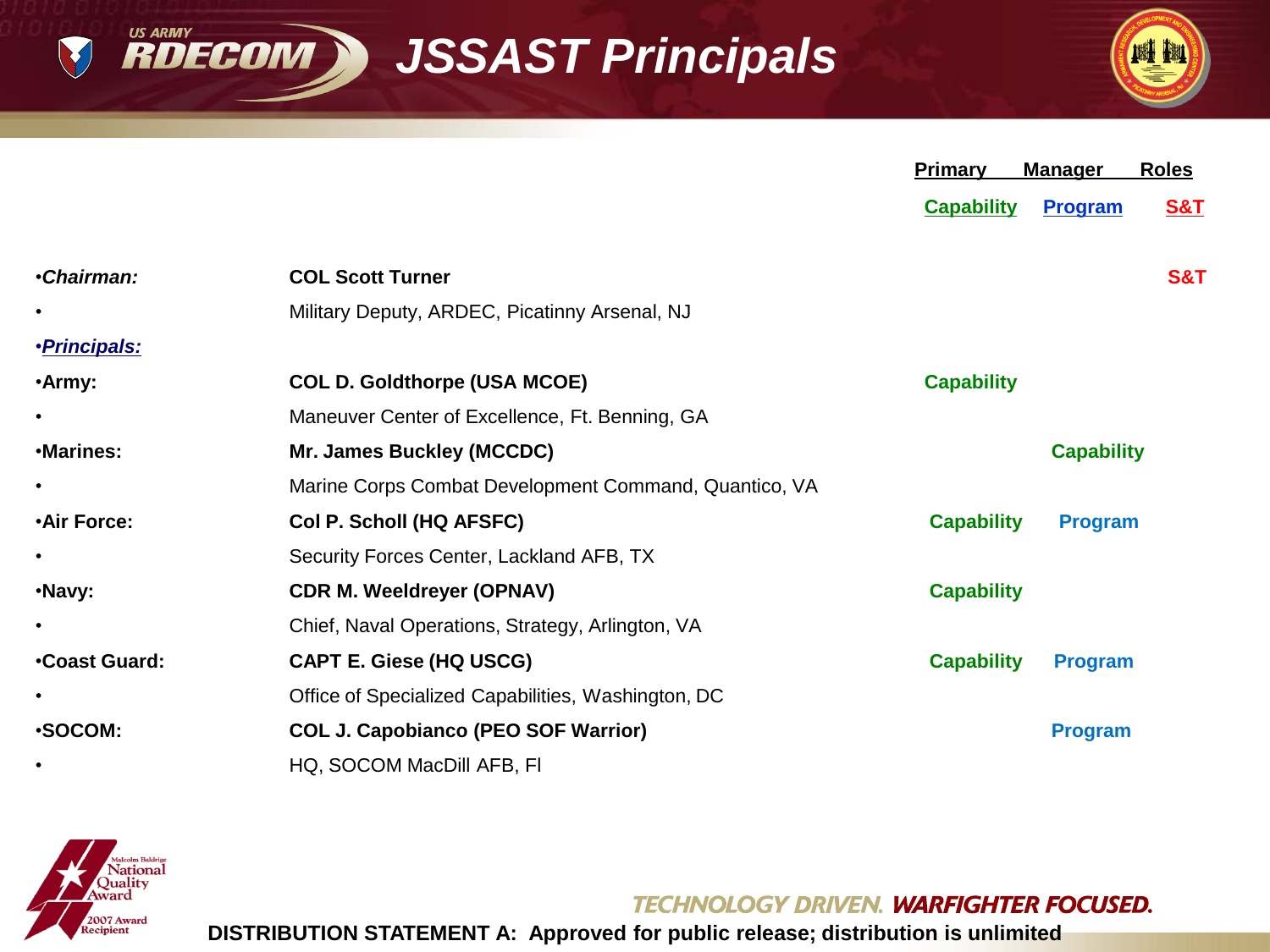**RDECOM > JSSAST Associates** 

V

2007 Award lecipient



| <b>·JSSAST Title</b> |                                                                    | <b>Primary</b>           | <b>Manager</b> | <b>Role</b>         |
|----------------------|--------------------------------------------------------------------|--------------------------|----------------|---------------------|
|                      |                                                                    | <b>Capability</b>        | Program        | <b>S&amp;T</b>      |
| · <b>Associates:</b> |                                                                    |                          |                |                     |
| <b>Army PMSW:</b>    | <b>COL S. Armstrong (PEO Soldier)</b>                              |                          | <b>Program</b> |                     |
|                      | Program Manager Soldier Weapons, Picatinny Arsenal, NJ             |                          |                |                     |
| <b>.Army PM MAS:</b> | Mr. T. Coradeschi (PEO Ammo)                                       |                          | <b>Program</b> |                     |
|                      | Chief Systems Engineer, Program Manager                            |                          |                |                     |
|                      | Maneuver Ammunition Systems, Picatinny Arsenal, NJ                 |                          |                |                     |
| <b>.Army PM SSL:</b> | Mr. W. Thomka (PEO Soldier)                                        |                          | <b>Program</b> |                     |
|                      | Systems Engineer, Program Manager,                                 |                          |                |                     |
|                      | Soldier Sensors and Lasers, Ft. Belvoir, VA                        |                          |                |                     |
| <b>.Navy PMSA:</b>   | Mr. Bruce Reese (PMS-340)                                          |                          | <b>Program</b> |                     |
|                      | Assistant Program Manager, Navy Small Arms Program,                |                          |                |                     |
|                      | Washington, DC                                                     |                          |                |                     |
| ·JNLWD:              | Mr. K. Swenson (JNLWD)                                             |                          |                | <b>S&amp;T/RDTE</b> |
|                      | Chief, Acquisition Division, Joint Non-Lethal Weapons Directorate, |                          |                |                     |
|                      | Quantico, VA                                                       |                          |                |                     |
|                      |                                                                    | av Britell Mareiciter fa |                |                     |

**TECHNOLOGY DRIVEN. WARFIGHTER FOCUSED.**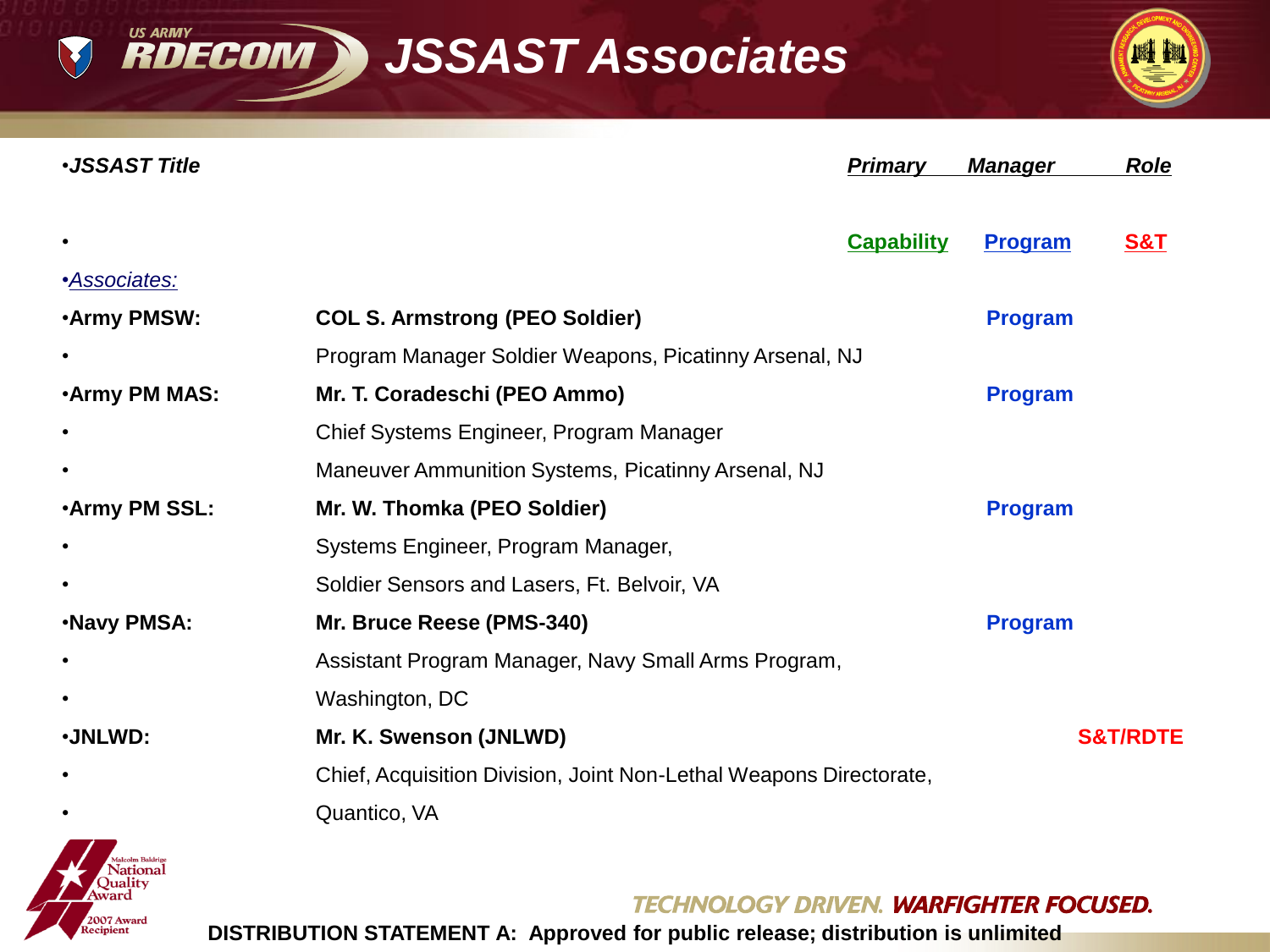**RDECOM > JSSAST Associates** 



| <b>JSSAST Title</b> |                                                        | <b>Primary</b>    | <b>Manager</b> | <b>Roles</b>   |
|---------------------|--------------------------------------------------------|-------------------|----------------|----------------|
|                     |                                                        | <b>Capability</b> | <b>Program</b> | <b>S&amp;T</b> |
| .Navy ONR:          | Mr. D. Simons, (ONR)                                   |                   |                | <b>S&amp;T</b> |
| $\bullet$           | Office of Naval Research,                              |                   |                |                |
|                     | Ballston, VA                                           |                   |                |                |
| <b>Army ARL:</b>    | Mr. M. Zoltoski (WMRD)<br>Army Research Laboratory,    |                   |                | S&T            |
|                     | Aberdeen Proving Grounds, MD                           |                   |                |                |
| <b>Army CERDEC:</b> | Mr. T. Bowman (NVESD)                                  |                   |                | <b>S&amp;T</b> |
|                     | Night Vision and Electronic Sensors Directorate,       |                   |                |                |
| $\bullet$           | Ft. Belvoir, VA                                        |                   |                |                |
| <b>Army ARDEC:</b>  | Mr. J. Pelino (ARDEC ODOT)                             |                   |                | S&T            |
| $\bullet$           | Armament Research, Development and Engineering Center, |                   |                |                |
|                     | Picatinny Arsenal, NJ                                  |                   |                |                |



**US ARMY** 

V

**TECHNOLOGY DRIVEN. WARFIGHTER FOCUSED.**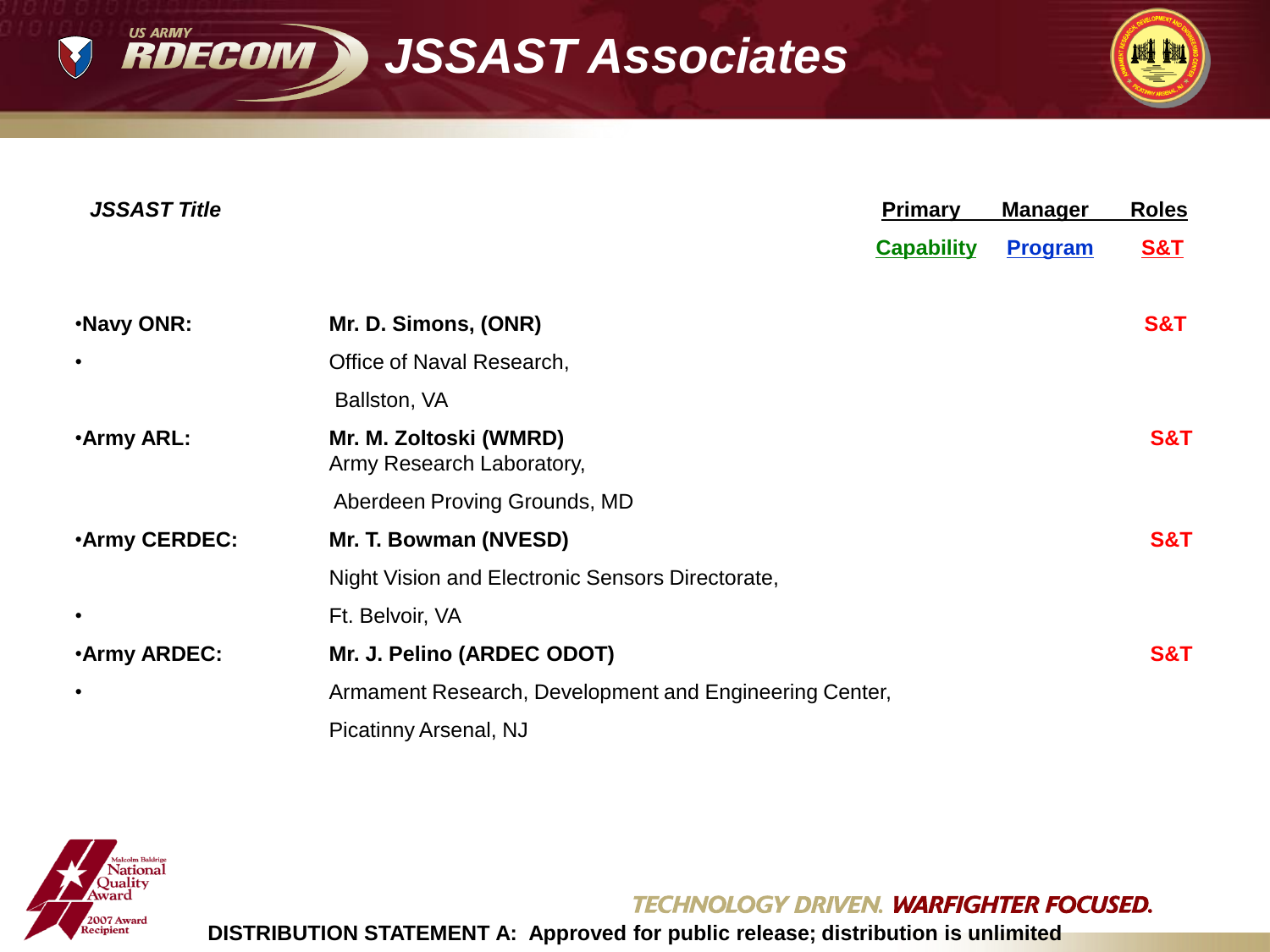

*Battle Rhythm and Typical Agenda*



## **Battle Rhythm**

- Meets Face-to-Face Twice a Year
- Individual Service Coordination Meetings

## **Typical Agenda**

- •Review of Action Items from Past Meeting
- •Items Requiring JSSAST Decision
- •Service Updates
- •S&T Program Update
- •Special Topics



**TECHNOLOGY DRIVEN. WARFIGHTER FOCUSED.**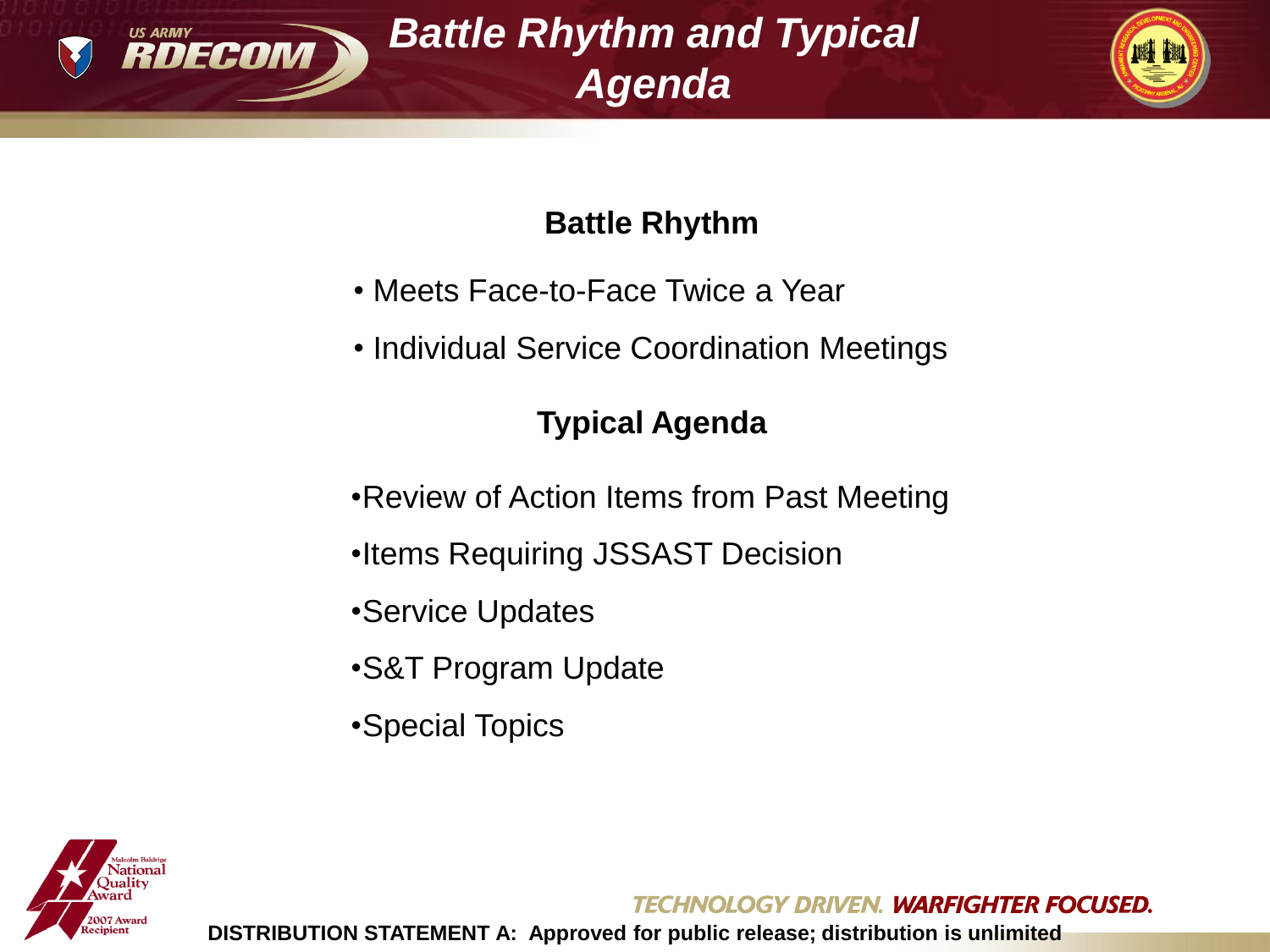



**May 2013** 

# •**DECISION 1:**

# •Approval of Updated JSSARI Charter

Joint Service Small Arms Requirements Integration Charter update to reflect organizational changes, invited organizations and general updates to the current charter. JSSARI recommends approval of JSSARI Charter and JSSAST approves.



HNOLOGY DRIVEN. **WARFIGHTER FOCUSED.**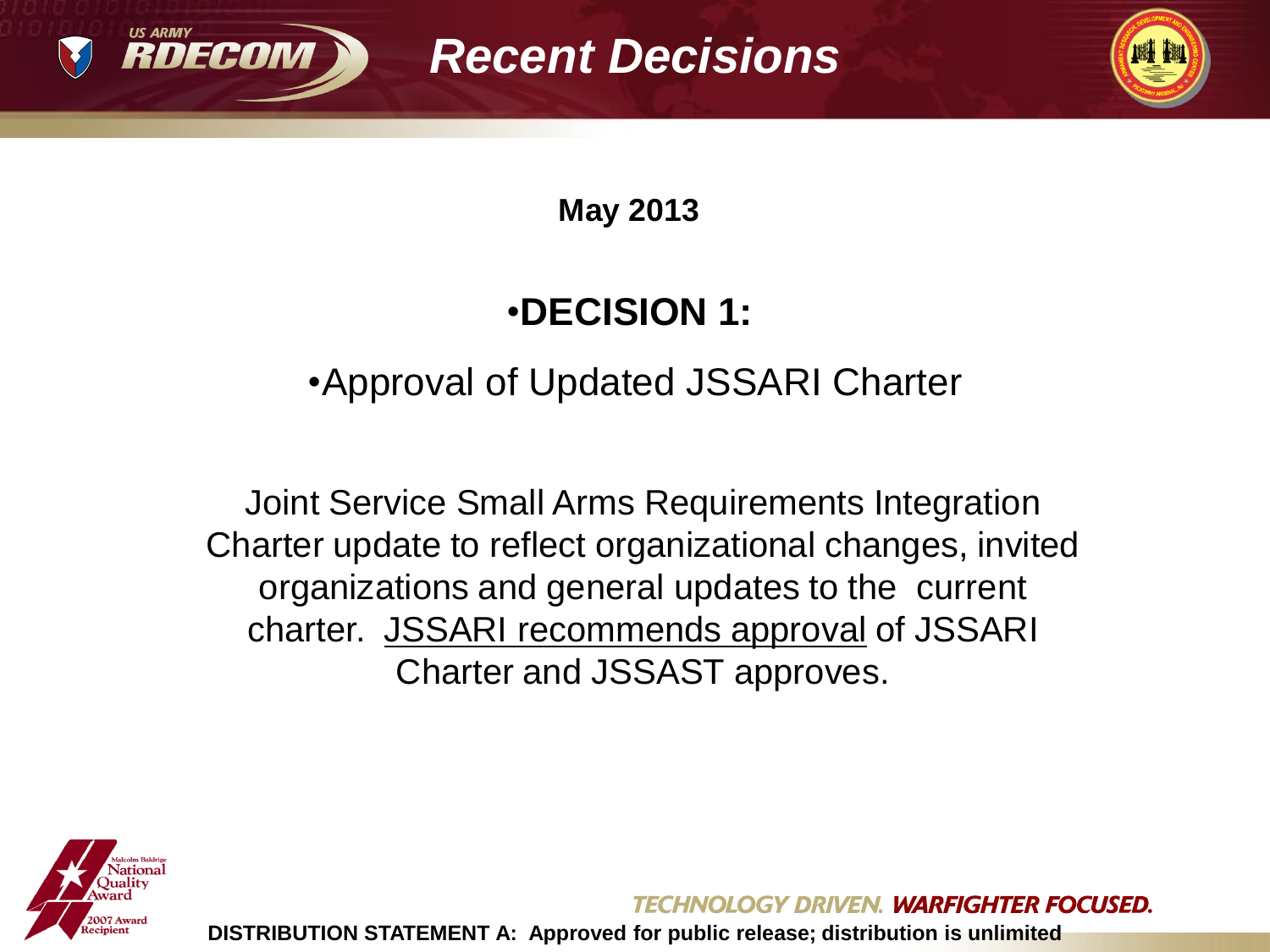



## **May 2013**

## **DECISION 2**:

#### •Improved Project Selection Process for POM 16

•-This Lean Six Sigma (LSS) Project, briefed at the last meeting, was undertaken in recognition of the significant expansion of the Associate Member Roster of the JSSAST and the need to formalize the undocumented process that had emerged as a result of that expansion.

-With your input, the LSS Team has completed the 'Define' and 'Measure' phases of the project.

•-Currently, the team has initiated the 'Analyze' phase, an output of which is the very first draft of what is called the 'To Be Process".

•-At the meeting, the initial draft of the new process will be discussed and comments will be solicited.

•JSSARI recommends approval and JSSAST approves.



**TECHNOLOGY DRIVEN, WARFIGHTER FOCUSED.**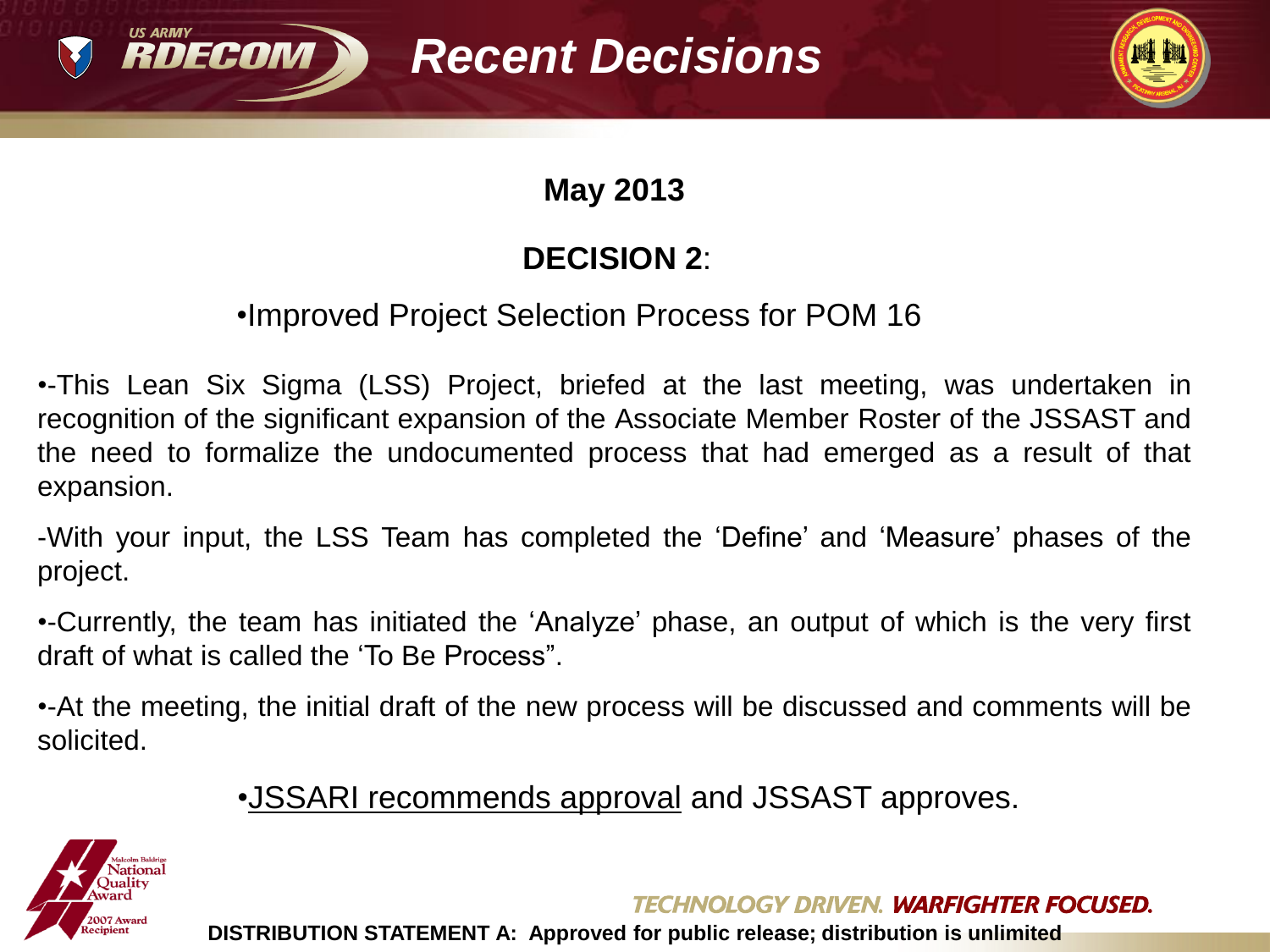



**November 2013**

## **JSSAP Program Approval FY14**

- •JSSAP Program updated for FY14
- •JSSARI Reviewed, Discussed and Recommends JSSAST Approval
- •JSSAST approves the JSSAP Program Prioritization for FY14.



**TECHNOLOGY DRIVEN, WARFIGHTER FOCUSED.**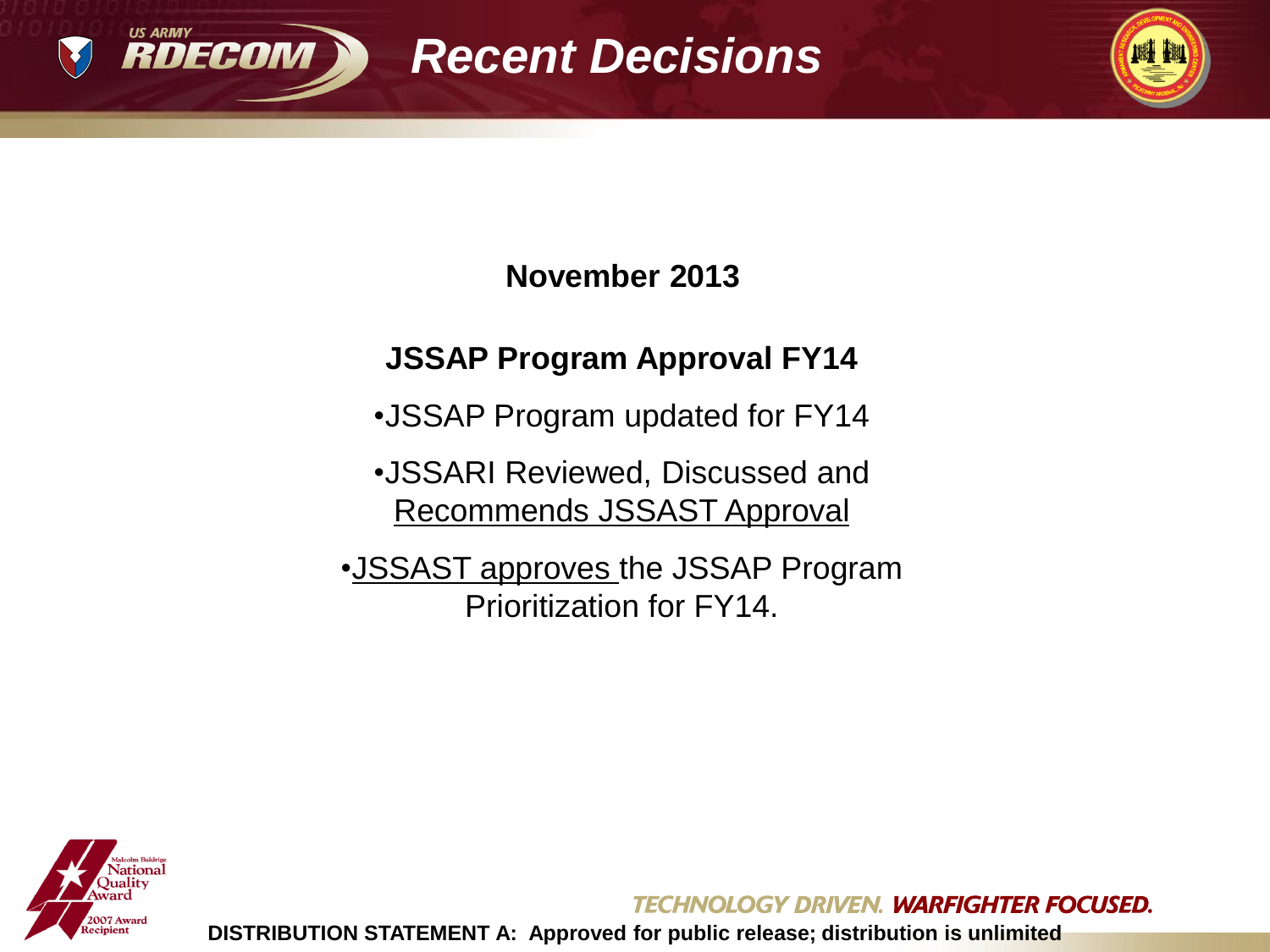



#### **November 2013**

## **JSSAP Program Approval FY14**

| <b>Funding Type</b> | <b>Program</b>                                                               |
|---------------------|------------------------------------------------------------------------------|
| 6.2/6.3             | <b>SAGM - ARDEC Tech Base</b><br><b>FY14 Down Select Between</b>             |
| 6.2/6.3             | <b>SAGM - ATK Contract</b><br><b>Performers</b>                              |
| 6.2                 | ASUSAT - ARDEC/ARL - ADVAP                                                   |
| 6.2                 | SAM&PT - ARDEC/ARL - One Way Luminescence (OWL)                              |
| 6.2                 | SAM&PT - Anti Corrosion Coating                                              |
| 6.2/6.3             | <b>SAW&amp;FC - IAI Contract</b>                                             |
| 6.2                 | SAM&PT - ARDEC M240/249 Suppressor                                           |
| 6.2                 | ASUSAT - RMSL- Active Stabilization of Firearms (FY-13 Funded)               |
| 6.2                 | SAM&PT - ARDEC/Benet Labs -Adaptive Solid Lubricants                         |
| 6.2                 | ASUSAT - Battelle Memorial Institute - Analysis of the                       |
|                     | 'Envisioning the Deep Future of Small Arms: 2022-2042' report (FY-13 Funded) |



**US ARMY** 

**TECHNOLOGY DRIVEN. WARFIGHTER FOCUSED.**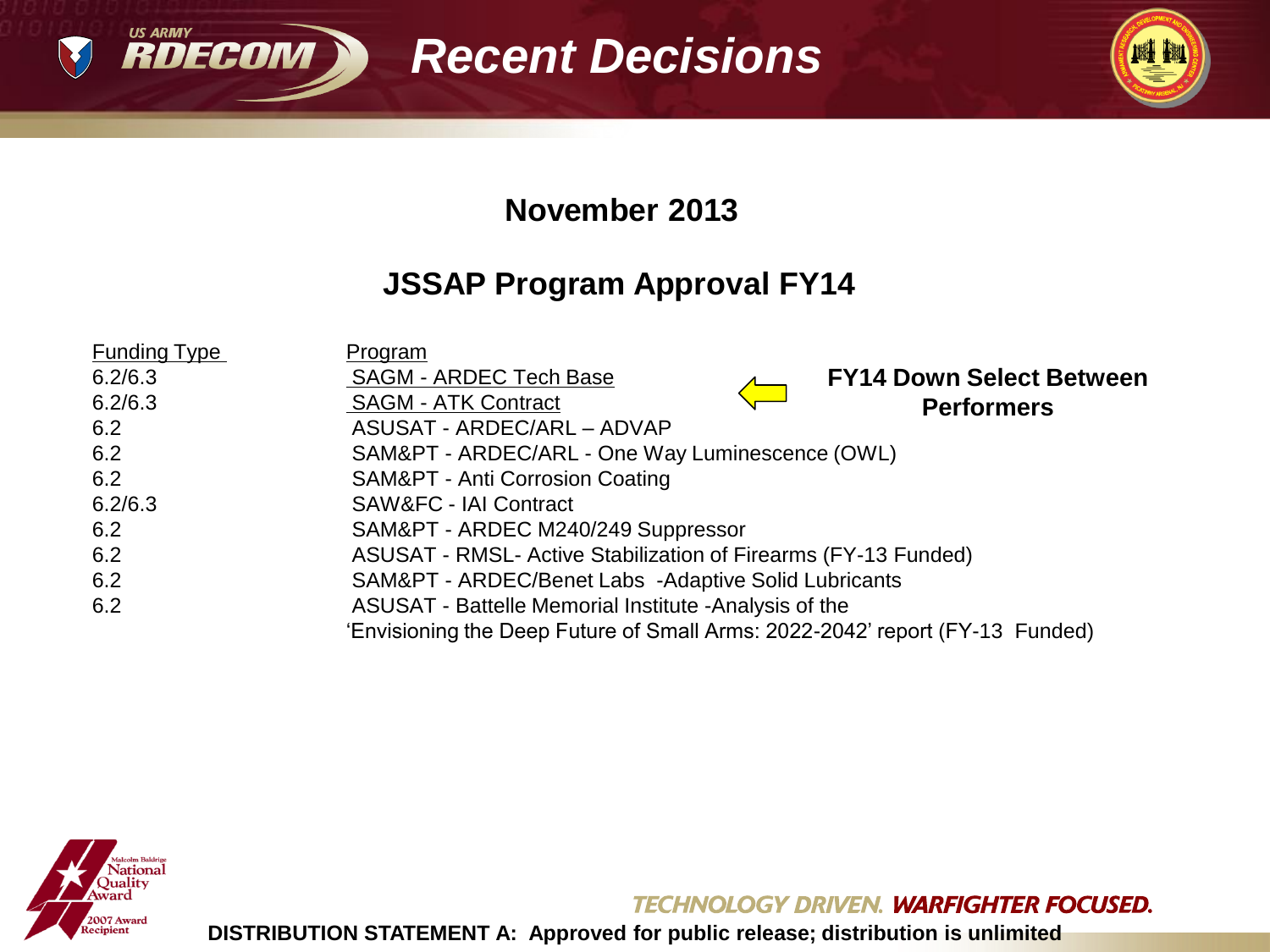



#### **November 2013**

#### **Improved Project Selection Process for POM 16**

•JSSARI Reviewed, Discussed and Recommended JSSAST Approval of LSS GB Opportunity Areas in order to build POM16 Investments.

•JSSAST approves the Prioritization of the Opportunity Areas for POM 16 development.



**TECHNOLOGY DRIVEN. WARFIGHTER FOCUSED.**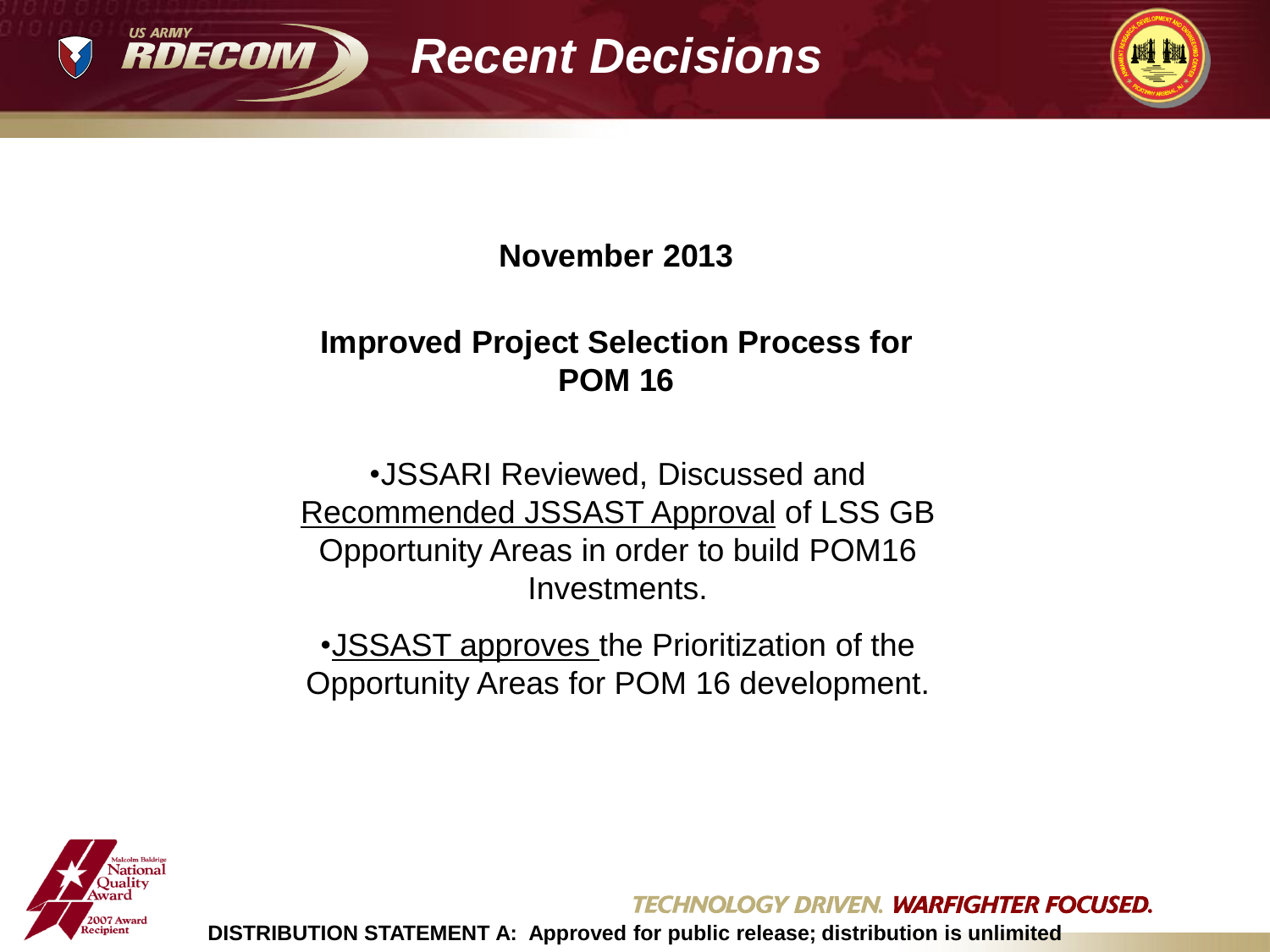

Quality<br>ward

**2007 Award** ecipient

*JSSAST Approved Top 10 Opportunity Areas*



| <b>Rank</b>      | <b>JSSAST Approved Top 10 Opportunity Areas</b>                                                                                           |
|------------------|-------------------------------------------------------------------------------------------------------------------------------------------|
| $\mathbf{1}$     | Engage Threat Personnel in Defilade from 15 to 500m                                                                                       |
| $2^{\circ}$      | Engage Threat Personnel with Small Arms Fire from 0 to 50m                                                                                |
| 3                | Engage Threats with Small Arms Volume Fire from 601 to 1200m                                                                              |
| 4                | Engage Threat Personnel with Small Arms Fire from 51 to 200m                                                                              |
| 5                | Engage Threats with Small Arms Volume Fire from 1201 to 2400m                                                                             |
| 6                | <b>Positively Identify Friendly Forces</b>                                                                                                |
| $\overline{7}$   | Avoid Detection Caused by Weapon Signature by Reducing Nonfiring<br>Weapon Profile Signature                                              |
| 8                | Operate in Climate Extremes Ranging from Cold Weather to Tropical to<br><b>Desert Environments</b>                                        |
| 9                | Operate and Maintain Weapons at an Operational Availability of 98%<br>through the Range of Specific Conditions                            |
| 10               | Weapon System reliability ≥.94 Probability of No Class I or II Failures and<br>$\geq$ .97 Probability of No Class III Failures per OMS/MP |
| Malcolm Baldrige |                                                                                                                                           |

**TECHNOLOGY DRIVEN. WARFIGHTER FOCUSED.**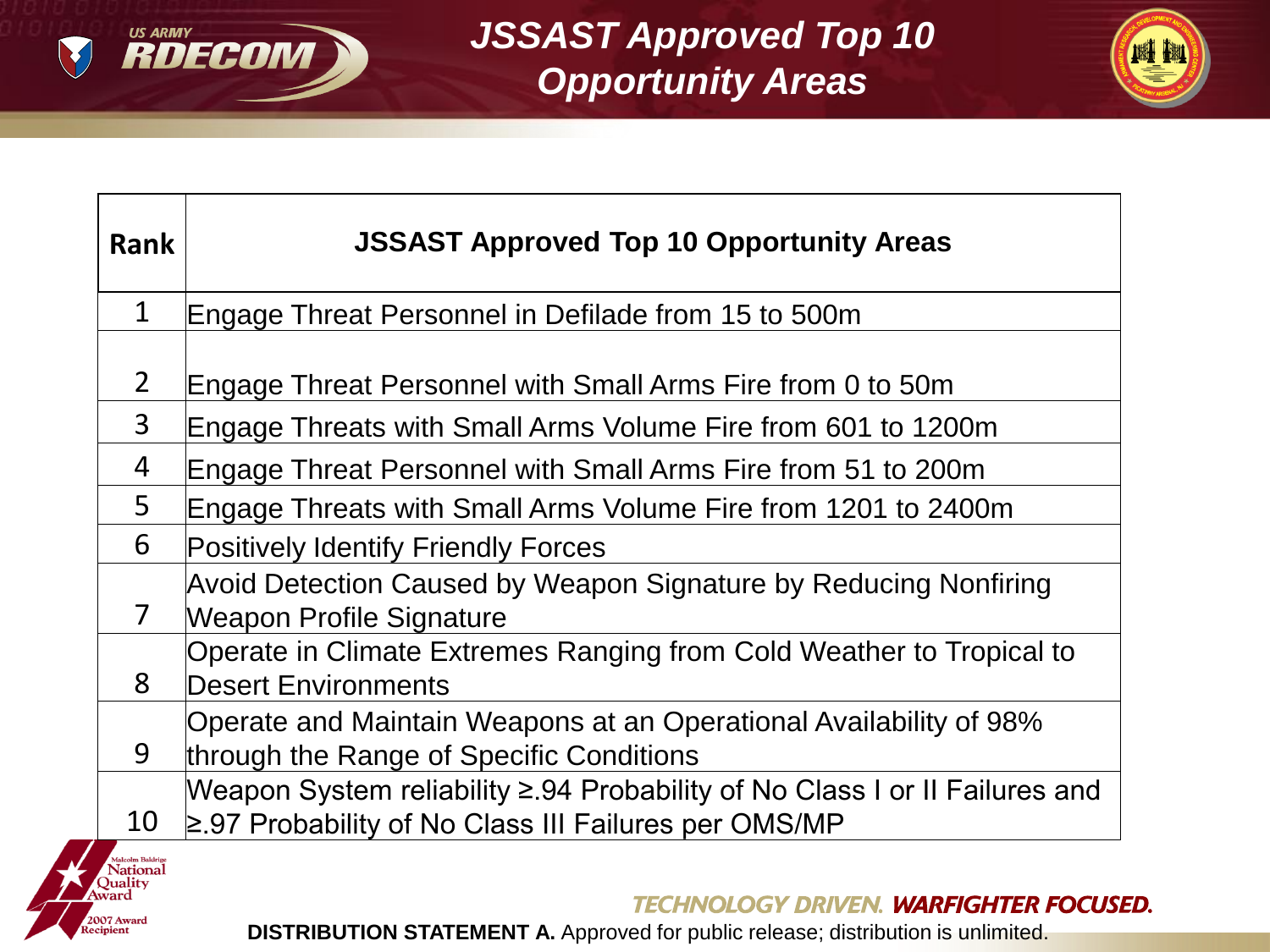





## •**Next JSSAST Meeting**

•Hosted by the Marine Corps

•11-12 June 2014



**TECHNOLOGY DRIVEN. WARFIGHTER FOCUSED.**